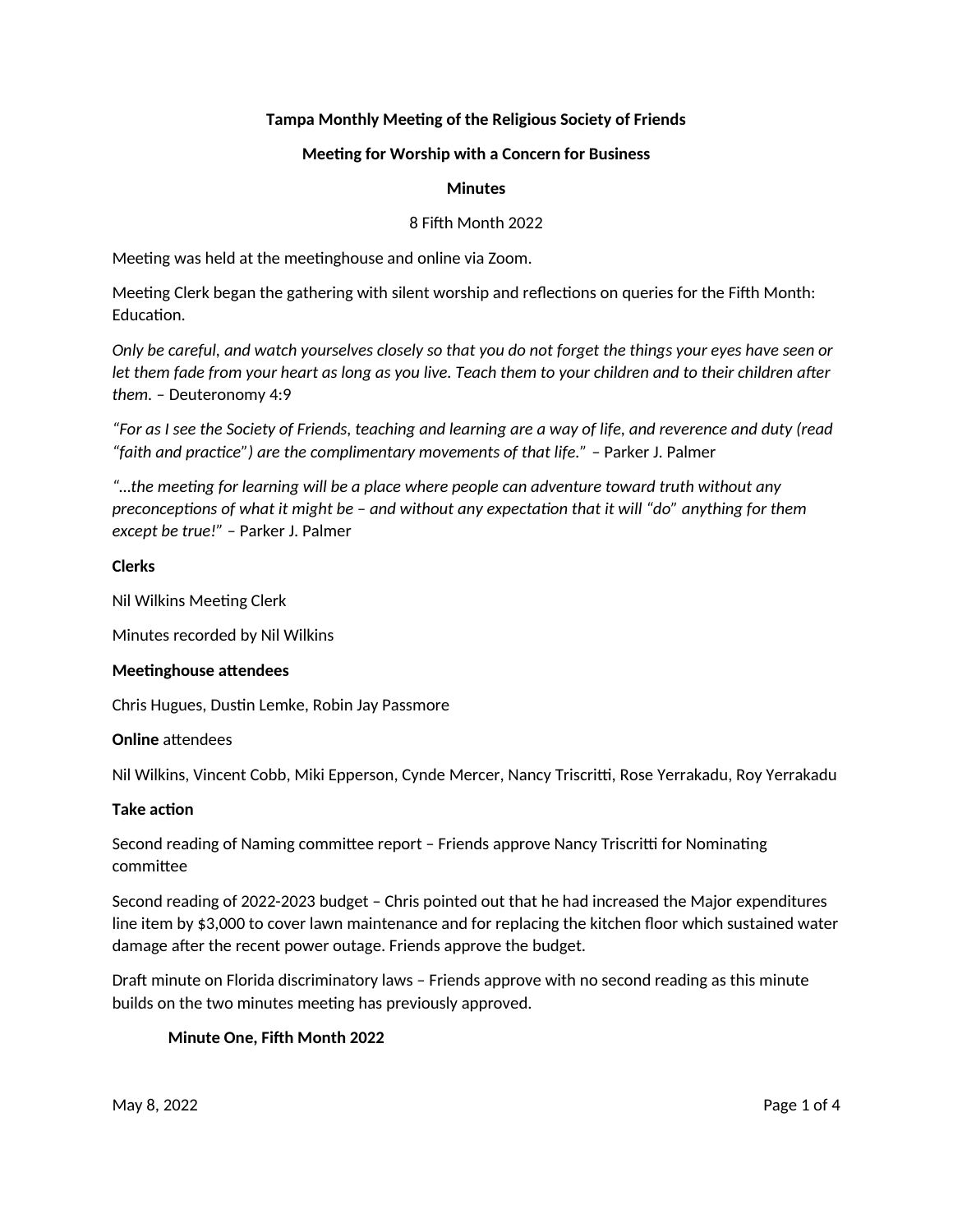As members of the Religious Society of Friends (Quakers) we are commited to reach out to that of God in everyone. We endeavor to live out our testmonies in all the circumstances of daily life, living in love and learning from one another.

We believe that Florida's recently enacted "Don't Say Gay" bill [2022 HB 1557], the "Transgender Youth Medical Care Ban" [2022 HB 211], the "License to Discriminate in Health Care Bill" [2022 HB 747], and the proposed "Stop Woke Act" [2022 HB 7] codify and mandate discrimination against already vulnerable people and puts those who seek to support them at risk of prosecution.

Tampa Quakers urge all to be bold in expressing peaceful opposition to this and all legislation that will deny gender-questoning youth their human rights, including access to compassionate counseling and medical care. We also oppose legislation that prohibits educators from teaching anything about America's past or present which causes discomfort to any student.

Compliance with these laws will seriously inhibit the possibility of love, truth, and reconciliaton which are prerequisites to ataining a just society of equals. For this reason, we call Friends and all Floridians to resist these laws through writng leters to the editor, the governor, and state legislators; engaging in peaceful protests; and supporting the organizations, teachers, and physicians who choose to act in oppositon to these laws.

=================================

NOTES

Don't Say Gay bill = 2022 HB 1557

htps://www.fsenate.gov/Session/Bill/2022/1557/BillText/Filed/PDF

"A school district may not encourage classroom discussion about sexual orientation or gender identity in primary grade levels..."

---------------------------------

"the transgender youth medical care ban" = 2022 HB 211

"...providing criminal penalties for health care practitioners who perform or cause to be performed specified practices on a minor under certain conditions..."

---------------------------------

"license to discriminate in health care bill" = 2022 HB 747

htps://www.fsenate.gov/Session/Bill/2022/747/BillText/Filed/PDF

"... providing that health care providers and health care payers have the right to not partcipate in or pay for any health care services that violate their consciences," with immunity from liability.

---------------------------------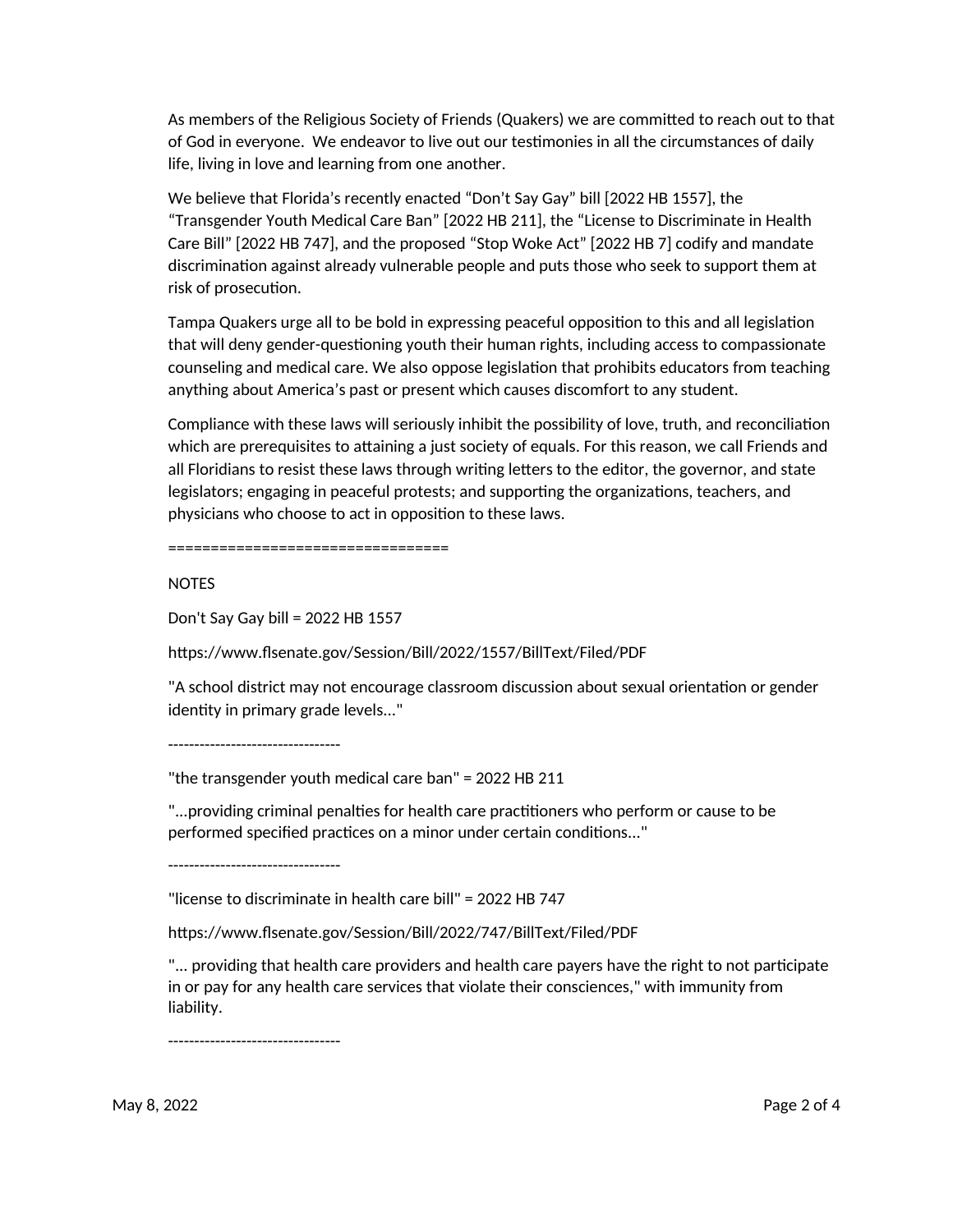"Stop Woke Act" = 2022 HB 7

htps://www.fsenate.gov/Session/Bill/2022/7/BillText/Filed/PDF

"...providing that subjecting any student or employee to training or instruction that espouses, promotes, advances, inculcates, or compels such individual to believe specifed concepts constitutes discrimination based on race, color, sex, or national origin..."

# **Events**

See TampaFriends.org/events for dates and details.

Each Saturday beginning at noon, online only, *Art and Mindfulness*, led by Mike Epperson. Email Miki for the link.

13 May – Pyramid art show, 5:30pm

15 May CommUNITY picnic at 5 pm (rain date 22 May)

### **Reports/Meetng Minutes**

**Ministry and Counsel** – Dustin Lemke, clerk - no report

**Committee of the Whole** -Chris Hugues, clerk. Chris reported the committee had a first reading of the draft minute on Florida discriminatory laws with second reading scheduled for next Meeting for Worship with a Concern for Business. He reformated the *Umbrella Responsibilites* to be easier for Friends to view and named the clerks/contact persons for each. See atached.

**Learning Umbrella** – Nancy Triscritti, contact person. The next AFDP date TBD later this month.

**Project Umbrella** – Chris Hugues, contact person. Chris updated Friends on the workday tasks that had been completed, including laying more pavers in the back, removing more dead brush; and organizing the First Day supplies in the Fellowship building closet.

Arrangements have been made for tree work (trimming and removal) and removal of brush on May 11, in preparation for the CommUnity Picnic. The Fellowship building and wall have also been painted.

Chris informed Friends that another banner, *Love is Love*, had been taken from the meetnghouse fence. Friends approve placement of the *Black Lives Mater* and *Equality* banners on the fence and for Chris to purchase another Progress Pride banner; this could be smaller depending on cost. Chris will also investigate metal attachments for the banners, to make it more difficult for them to be removed. Friends discussed whether to add "Love will win" to the meetinghouse sign, but as we cannot be sure the banners were taken because of their message, meetng will wait on this.

Chris presented the Treasurer's report. Chris reported that while we had good donatons for the month, including \$500 in memory of David Nicholson, they are not keeping up with expenses and what we would like to do. Friends accept the Treasurer's report.

**Activism Umbrella** - Robin Jay Passmore and Cece Yocum contact persons. No report.